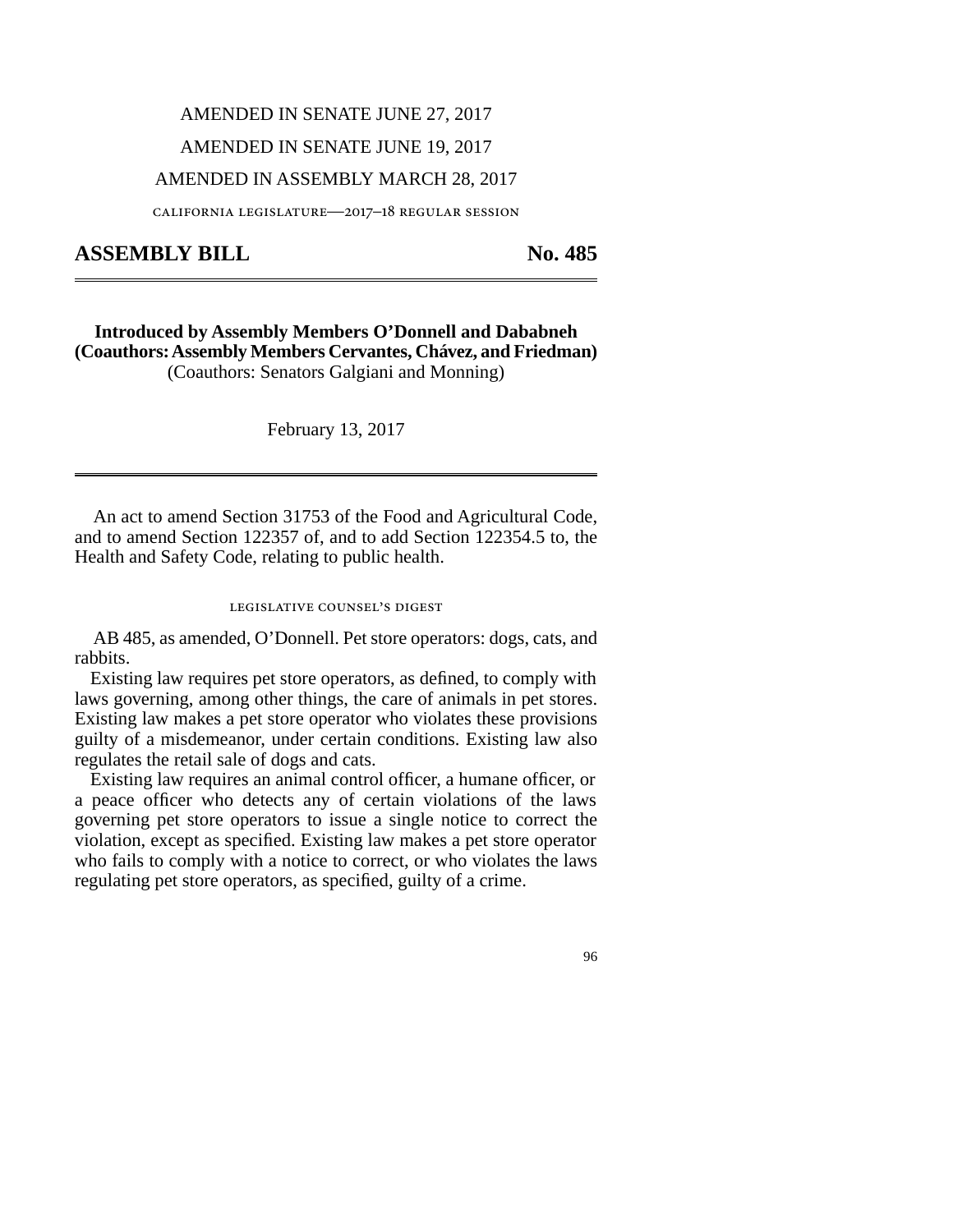This bill would prohibit, on and after July 1, 2018, a pet store operator from selling a live dog, cat, or rabbit in a pet store unless the dog, cat, or rabbit was obtained from a public animal control agency or shelter, society for the prevention of cruelty to animals shelter, humane society shelter, or nonprofit rescue or adoption organization *rescue group, as defined,* that is in a cooperative agreement with at least one private or public shelter, as specified. *The bill would require all sales of dogs and cats authorized by this provision to be in compliance with laws requiring the spaying or neutering of animals, as specified.* The bill would require each pet store to maintain records sufficient to document the source of each dog, cat, or rabbit the pet store sells or provides space for, for at least one year, and to post, in a conspicuous location on the cage or enclosure of each animal, a sign listing the name of the entity from which each dog, cat, or rabbit was obtained. *obtained, and would authorize public animal control agencies or shelters to periodically require pet stores engaged in sales of dogs to provide access to those records.* The bill would make a pet store operator who violates these provisions subject to a civil penalty of \$500, as specified.

Existing law authorizes a public or private shelter to enter into cooperative agreements with animal rescue or adoption organizations regarding dogs and cats.

This bill would authorize a public or private shelter to enter into cooperative agreements with animal rescue or adoption organizations regarding rabbits that are equivalent to the cooperative agreements authorized regarding dogs and cats described above.

Vote: majority. Appropriation: no. Fiscal committee: no. State-mandated local program: no.

### *The people of the State of California do enact as follows:*

1 SECTION 1. Section 31753 of the Food and Agricultural Code 2 is amended to read:

3 31753. A rabbit, guinea pig, hamster, potbellied pig, bird, 4 lizard, snake, turtle, or tortoise that is legally allowed as personal 5 property and that is impounded in a public or private shelter shall line 6 be held for the same period of time, under the same requirements line 7 of care, and with the same opportunities for redemption and 8 adoption by new owners or nonprofit, as defined in Section 9  $501(c)(3)$  of the Internal Revenue Code, animal rescue or adoption 10 organizations as provided for cats and dogs. The public or private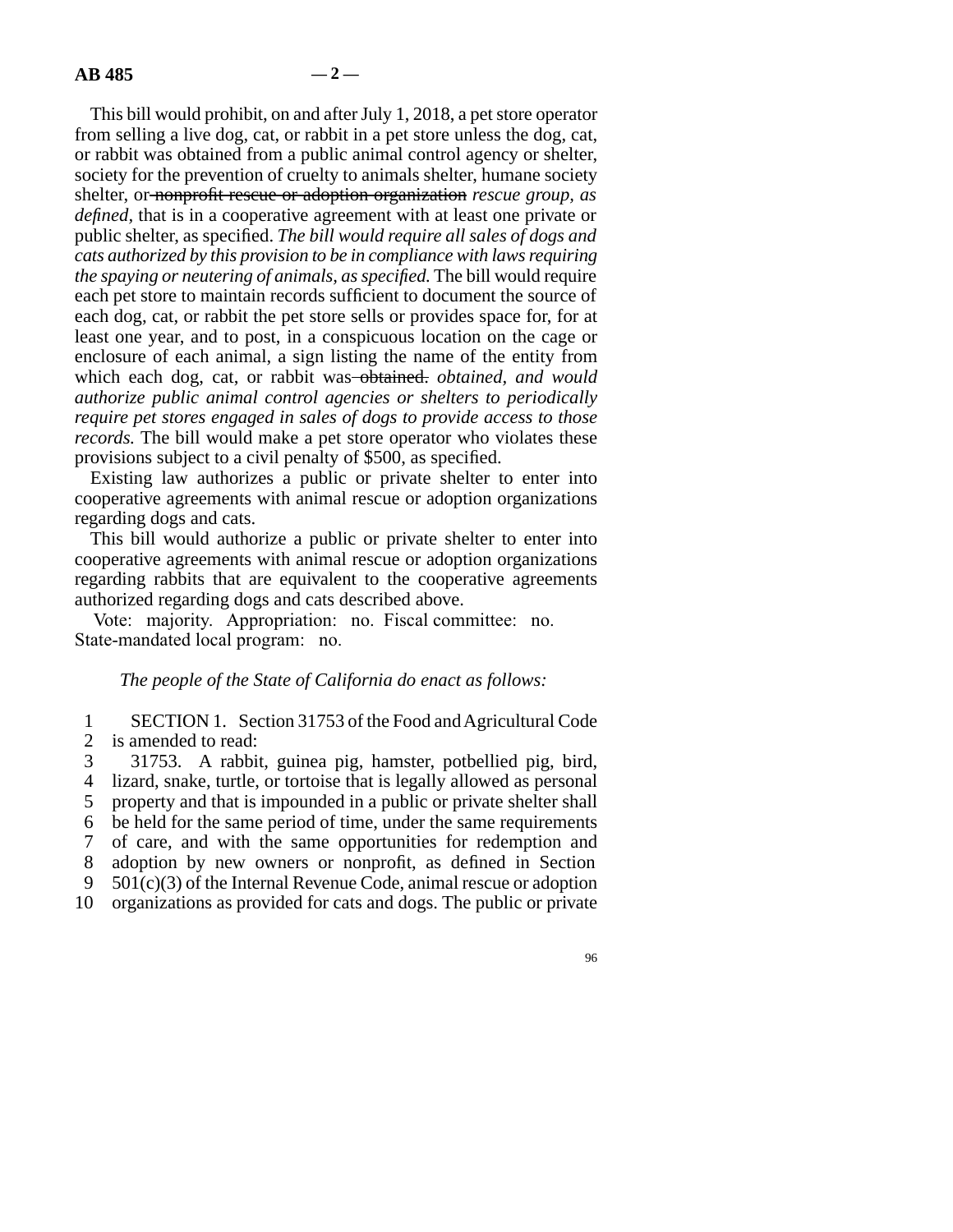1 shelter may enter into cooperative agreements with animal rescue 2 or adoption organizations regarding rabbits that are equivalent to 3 those cooperative agreements authorized in Section 31108 line 4 regarding dogs and Section 31752 regarding cats. Section 17006 5 shall also apply to these animals. In addition to any required spay line 6 or neuter deposit, the public or private shelter, at its discretion, line 7 may assess a fee, not to exceed the standard adoption fee, for 8 animals adopted by new owners or released to nonprofit animal 9 rescue or adoption organizations pursuant to this section. 10 SEC. 2. Section 122354.5 is added to the Health and Safety

11 Code, to read:

12 122354.5. (a) A pet store operator shall not sell a live dog, cat, 13 or rabbit in a pet store unless the dog, cat, or rabbit was obtained 14 from a public animal control agency or shelter, society for the 15 prevention of cruelty to animals shelter, humane society shelter, 16 or nonprofit, as defined in Section  $501(c)(3)$  of the Internal 17 Revenue Code, animal rescue or adoption organization *rescue* 18 *group* that is in a cooperative agreement with at least one private 19 or public shelter pursuant to Section 31108, 31752, or 31753 of 20 the Food and Agricultural Code. 21 (b) All sales of dogs and cats authorized by this section shall

*be in compliance with paragraph (1) of subdivision (a) of Section 30503 of, subdivision (b) of Section 30520 of, paragraph (1) of subdivision (a) of Section 31751.3 of, and subdivision (b) of Section*<br>25 31760 of, the Food and Agricultural Code. 31760 of, the Food and Agricultural Code.

 $\begin{matrix} 26 & 0 \\ 27 & 0 \end{matrix}$  $\delta(c)$  Each pet store shall maintain records sufficient to document 28 the source of each dog, cat, or rabbit the pet store sells or provides 29 space for, for at least one year. Additionally, each pet store shall 30 post, in a conspicuous location on the cage or enclosure of each 31 animal, a sign listing the name of the public animal control agency 32 or shelter, society for the prevention of cruelty to animals shelter, 33 humane society shelter, or nonprofit from which each dog, cat, or line 34 rabbit was obtained. *Public animal control agencies or shelters* line 35 *may periodically require pet stores engaged in sales of dogs to* 36 *provide access to these records.*  $37$  (e)

38 (d) A pet store operator who violates this section shall be subject

39 to a civil penalty of five hundred dollars (\$500). Each animal